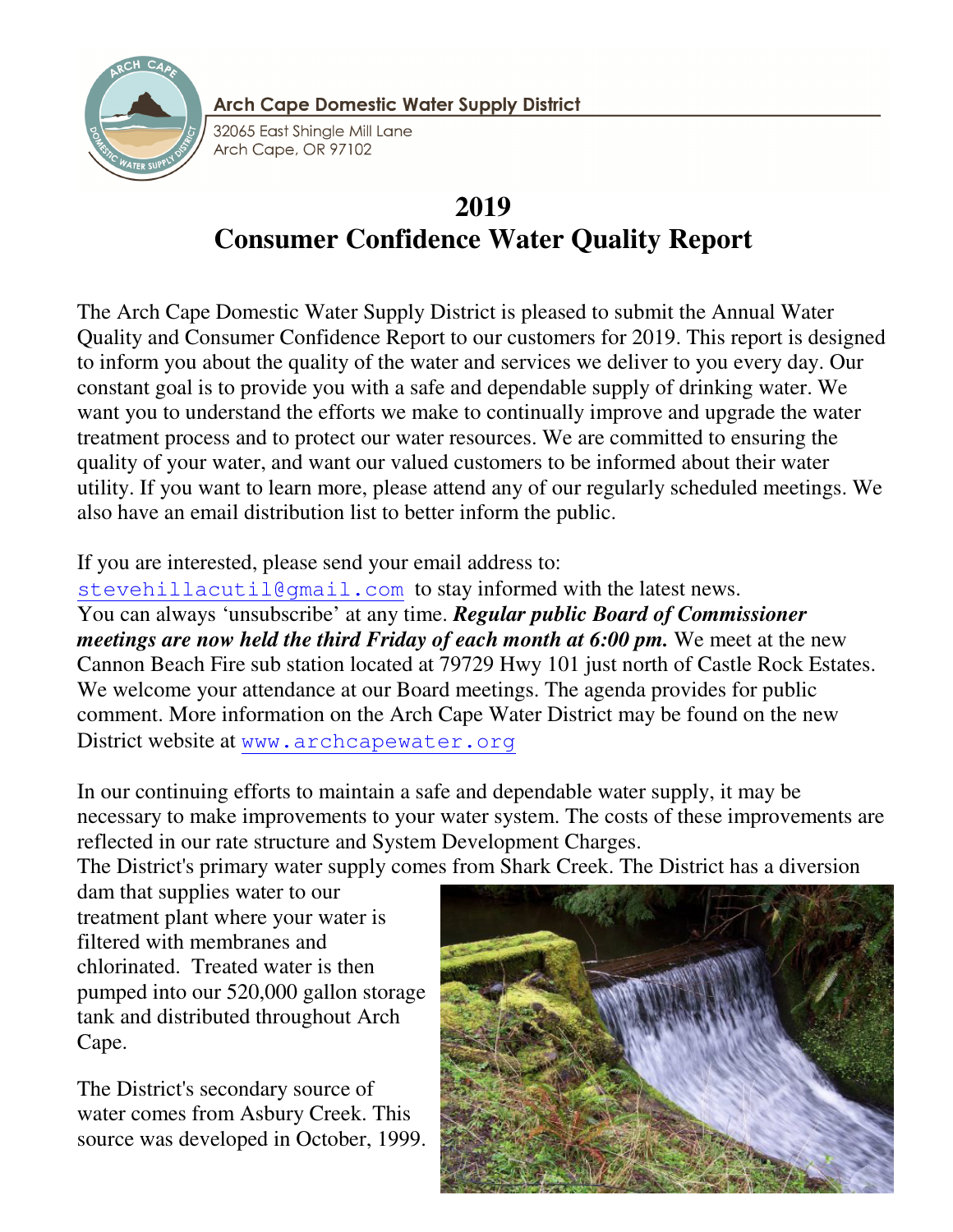The District diverts water from Asbury Creek during the driest months. Initially developed to supply much needed water to existing homes, it also provides additional capacity for future development within our District boundaries. This surface water source was developed in a way that protects the environment and the native fish population within our watershed. The water intake facility on lower Asbury Creek feeds water to a pump station where it is then transferred to the District's treatment plant for processing.

An Updated Source Water Assessment was completed in October 2016 by the Oregon DEQ and Oregon Health Authority to identify sensitive areas susceptible to contamination within the Arch Cape watershed area. Potential contaminant sources include soil erosion and sediment deposition, as well as forest land management activities and herbicide application. A complete list of potential contaminants is provided in the Source Assessment Report. The assessment was prepared under the requirements of the Federal Safe Drinking Water Act, and is available for review at the Arch Cape Water District office.

A healthy forest with diverse streamside vegetation is essential to holding soil in place, preventing erosion, and improving water quality downstream. The Arch Cape Domestic Water Supply District is actively pursuing the acquisition of 1521 acres of forest land for the creation of a community forest and protected watershed. This monumental effort offers generational benefits for source water protection and drinking water quality and quantity. Source Water Protection is the most effective means in securing a safe, abundant supply for our water future. The goal of the Arch Cape Community Forest is to provide clean, safe, and affordable drinking water to the residents and visitors of Arch Cape, through the creation of a working, community-owned forest that sustains the rich character and beauty of Oregon's coastal rainforest for generations.

To learn more, please visit https://www.archcapeforest.org/

Arch Cape Water District routinely monitors for constituents according to Federal and State laws. The District uses Alexin Analytical Laboratories (Oregon Certified Lab # OR100013) to test our water for EPA regulated contaminants. All drinking water, including bottled water, may be reasonably expected to contain at least small amounts of some chemical constituents. The presence of these constituents does not necessarily pose a health risk. I am pleased to report that Arch Cape's drinking water is safe and exceeds Federal and State requirements.

The District's new treatment plant went online in November of 2014. The skids are equipped with Toray PVDF hollow fiber ultra-filtration membrane modules. PVDF membranes are the industry standard for superior durability and effectiveness in the removal of suspended solids, micro-organisms, and pathogens.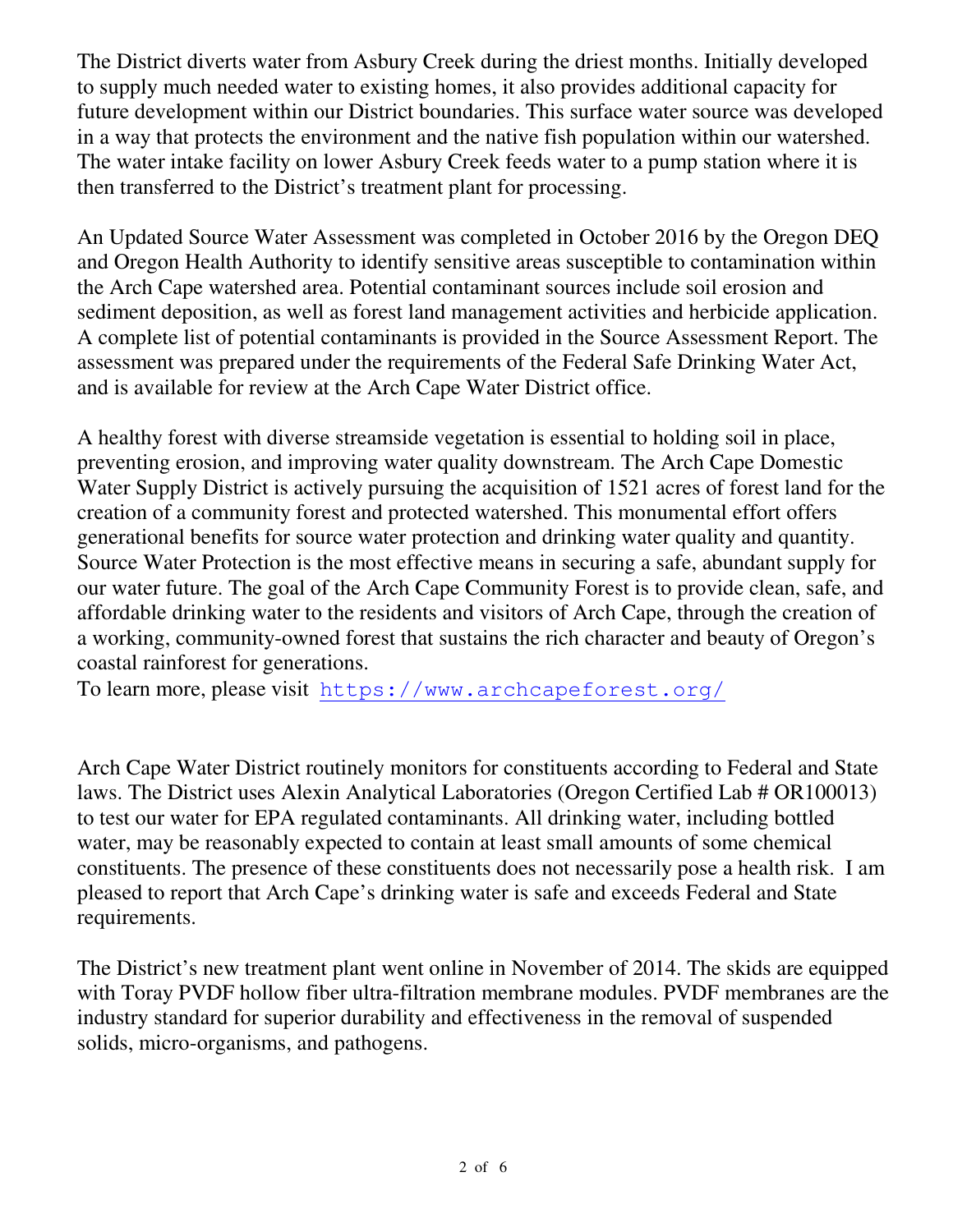

**Water Plant Membrane Skids** 

**The following is a short list of scientific terms and measurements commonly used in the treatment and testing of your drinking water:** 

- **Maximum Contaminate Level (MCL):** The highest level of contaminate that is allowed in drinking water.
- **Mg/l**: milligrams per liter or parts per million or one ounce in 7,350 gallons of water.
- **Ug/l**: micrograms per liter or parts per million or one ounce in 7,350,000 gallons of water
- **ND**: Non Detect
- **Action level (AL):** The concentration of a contaminant which, if exceeded, triggers treatment or other requirements which a water system must follow.
- **Action level goal (ALG):** The level of a contaminant in drinking water below which there is no known or expected risk to health.
- **Nephelometric Turbidity Unit (NTU)** Nephelometric Turbidity Unit is a measurement of the clarity of water.
- **EPA**: Environmental Protection Agency

**V.O.C Volatile Organic Compounds EPA 524.2:** The District tested for 21 regulated compounds and received Non Detect on all 21.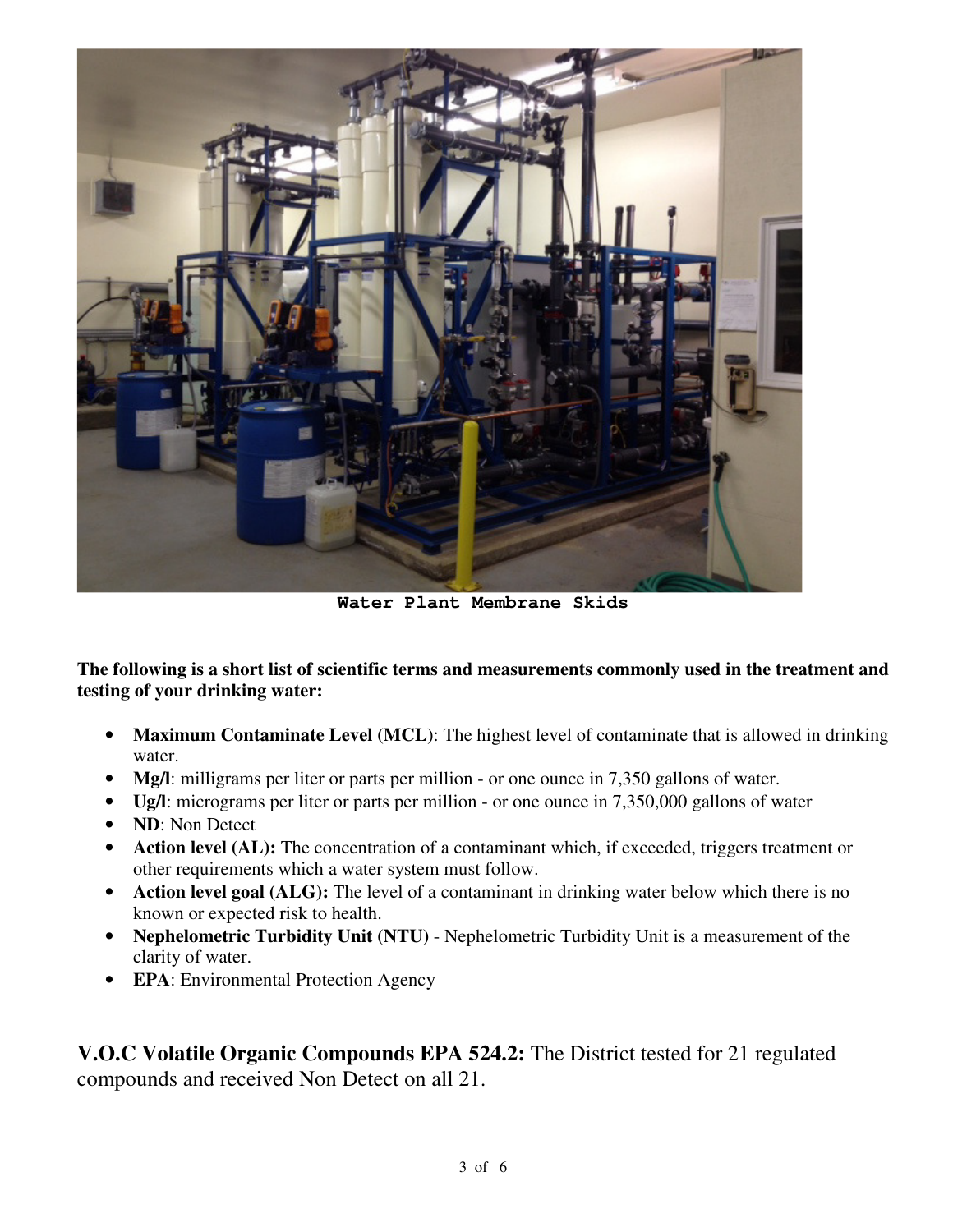**S.O.C. Synthetic Organic Chemicals:** The District tested for 42 regulated chemicals and received Non-Detect on all tested.

**I.O.C. Inorganic Contaminants:** The District Received Non-Detect on all contaminants tested except for Barium and Sodium, which were below the MCL:

| Contaminant | <b>Level Detected</b> | <b>Unit of Measure</b> | <b>MCI</b> |
|-------------|-----------------------|------------------------|------------|
| Barium      | .00513                | Mg/L                   |            |
| Sodium      | 8.4                   | Mg/L                   | N/A        |

#### **Gross Alpha, Radium and Uranium Code 4000, 4010, and 4006:** None Detected

**Lead and Copper:** Testing was completed in August 2019. Results were detected below the MCL. Lead and Copper testing is required to be conducted every three years.

| :ontaminant | <b>Level Detected</b> | <b>Unit of Measure</b> | MCI   |
|-------------|-----------------------|------------------------|-------|
| Lead        | 0070                  | Mg/L                   | .0150 |
| Copper      | .2880                 | Mg/L                   | 1.J   |

#### **Nitrate EPA Code 1040:**

| Contaminant                 | Level Detected | Unit of<br>Measure | $MC^r$ |
|-----------------------------|----------------|--------------------|--------|
| . <del>.</del> .<br>N1trate | .361           | Mg/I               | 1 V    |

The district test results came in at .361 mg/L. The MCL is set at 10.0 mg/L.

**TTHM/HAA5 Trihalomethanes EPA 524.2:** Our District has tested below the average MCL established for HAA5 (Haloacetic acids) and TTHM (total tri-halomethanes) since installing the new water treatment plant**.** 

Test Results from November 2019:

| `ontaminant      | <b>Level Detected</b> | <b>Unit Measurement</b> |     |
|------------------|-----------------------|-------------------------|-----|
| Tri-Halomethanes | .0573                 | Mg/L                    | 080 |
| Haloacetic Acids | .0300                 | Mg/L                    | 060 |

**Total Coliform**: The District has not failed this test since the original treatment facility was completed in 1985.

### **VIOLATIONS:**

Although the District's testing identified no violations this year, the District received one drinking water violation for late reporting of monthly monitoring data in September, returning to compliance on November 6, 2019.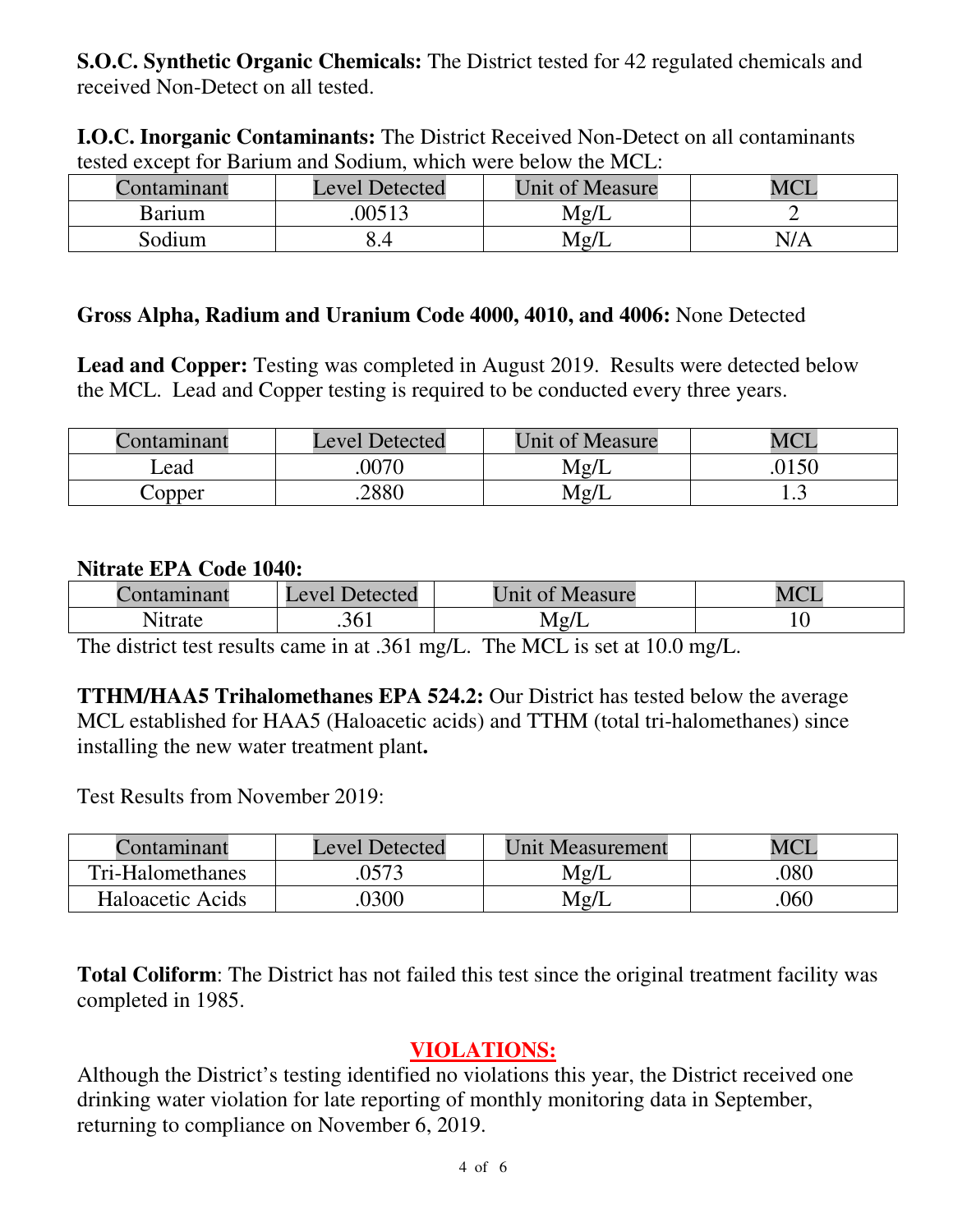*It is important to protect our water quality. As a part owner of the water system we all need to protect our investment, so the District asks that you take the following precautions.* 

# **Distribution System Requirements (homeowner).**

**Back Flow Devices:** In an effort to protect the distribution system and the water we drink, the State and Federal government requires all homes with a potential for a cross connection to install and maintain a backflow device. Items that may need a back flow device are: irrigation systems, hot tubs, photo labs, boilers, chemical sprayers, espresso machines, and any items that produce a higher pressure than the distribution system. The highest point of our distribution system is 128' above sea level and our system pressure at this elevation is 20 psi. If you are unsure if there is a potential cross connection, please call our office at 503- 436-2790.

**Isolation valves:** The District requires isolation valves to be located no more that 18 inches from the District's water meter. These valves should be used to shut off water to your home if you plan on leaving it unoccupied for more than thirty (30) days. A broken service line can use over 20,000 gallons of water a day.

### **Advisories**

Some people may be more vulnerable to contaminants in drinking water than the general population. Immune-compromised persons such as individuals with cancer undergoing chemotherapy, persons who have undergone organ transplants, those with HIV/AIDS or other immune system disorders, some elderly, and infants can be particularly at risk from infections. They should seek advice about drinking water from their health care providers. EPA/CDCL7 Guidelines on appropriate means to lessen the risk of infection by cryptosporidium and other microbiological contaminants are available from the Safe Drinking Water Hotline (800-426-4791).

Infants and young children are typically more vulnerable to lead in drinking water. If you have an older home and feel a risk of contamination from lead or copper, please contact our office and we will include your home during our next round of testing. We are required to test five (5) homes every three (3) years and will include more if there is a need. Older homes are more susceptible to leaching from lead than newer homes because of materials used in the plumbing process before 1992. If you're concerned about elevated lead levels in your home, you may arrange with the District to have your water tested during our routine sampling. If your home has been unoccupied it's a good idea to flush your system for a couple of minutes before using tap water. Water will stagnate as it sits in your home plumbing system. Additional information is available from the Safe Drinking Water Hotline (1-800-426-4791).